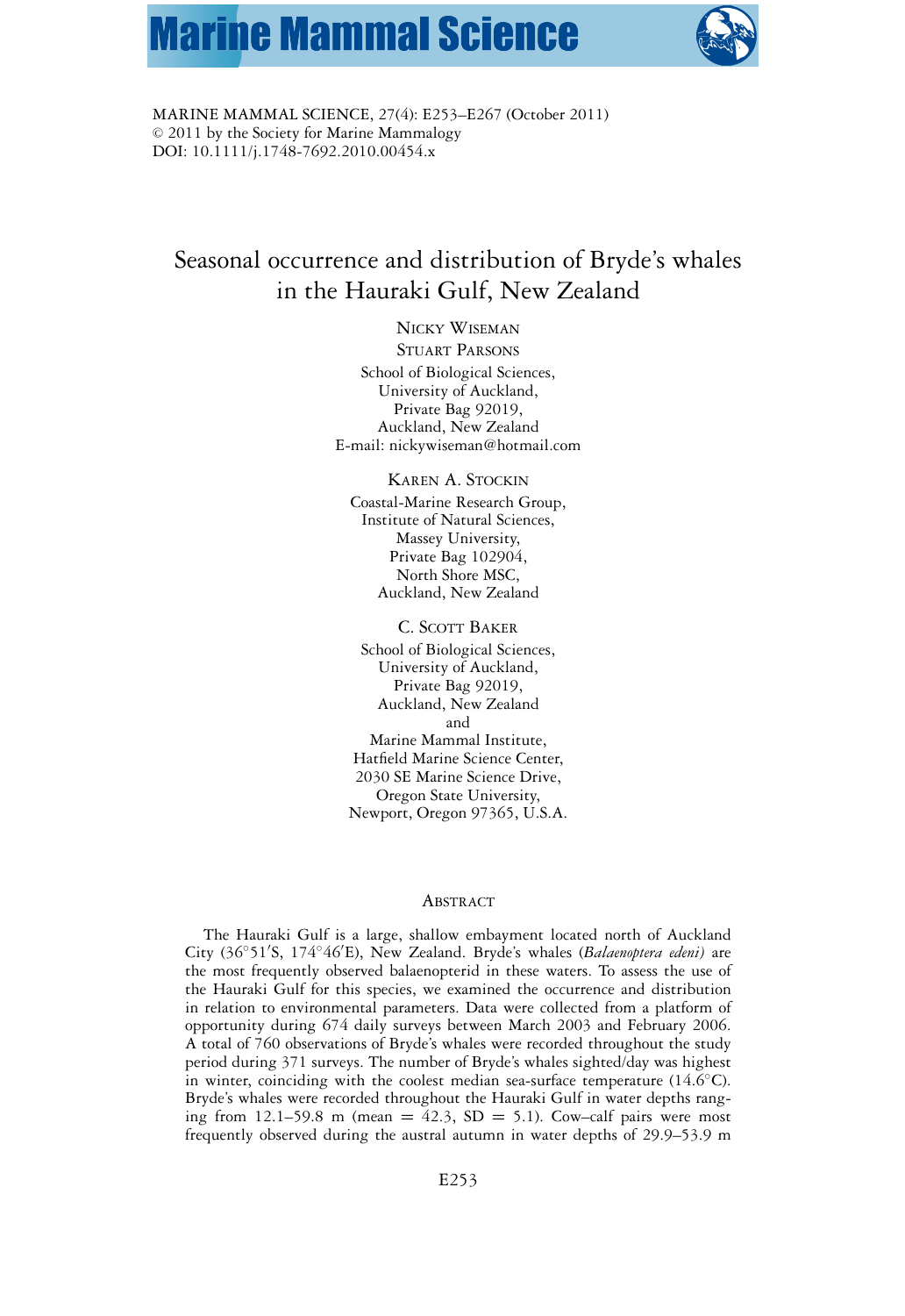(mean  $= 40.8$ , SD  $= 5.2$ ). Data from this study suggest Bryde's whales in the Hauraki Gulf exhibit a mix of both "inshore" and "offshore" characteristics from the Bryde's whales examined off the coast of South Africa.

Key words: Bryde's whale, *Balaenoptera edeni*, Hauraki Gulf, New Zealand, seasonal occurrence, distribution, survey, calving, sea-surface temperature, depth.

Based on complete mitochondrial DNA sequences, Sasaki *et al*. (2006) recognized two sister species of Bryde's whales: *Balaenoptera brydei* and *B. edeni*, with the latter including small-type, more coastal Bryde's whales from Japan, Hong Kong, and Australia. Their samples and samples in previous analyses of small-type whales, all originated from eastern and southeastern Asia. These authors did not include the forms of Bryde's whales that occur in other regions, *e.g*., in the Pacific off Peru (Valdivia *et al*. 1981), in the Atlantic off Brazil (Best 1977) and in the western Indian Ocean off South Africa (Best 1977). Recent genetic analysis using mtDNA from the "inshore" and "offshore" forms from South Africa confirms the offshore form is *B. brydei*, and establishes that the inshore form is more closely related to *B. brydei* than to *B. edeni* (Penry 2010). These different forms do vary considerably in their habitat use and ecology (refer to Table 1 for a detailed comparison between the South African inshore and offshore forms, as described by Best (1967, 1977) and the Bryde's whales from New Zealand (Wiseman 2008). Recent genetic analysis on the Bryde's whales in the Hauraki Gulf suggests they are *B. brydei* (Wiseman 2008). However, pending resolution of the uncertainty within and between species

| Characteristic                                                          | New Zealand<br>Bryde's whales                       | South African<br>inshore form                                                | South African<br>offshore form                                               |
|-------------------------------------------------------------------------|-----------------------------------------------------|------------------------------------------------------------------------------|------------------------------------------------------------------------------|
| Source                                                                  | From Wiseman<br>(2008)                              | Adapted from Best<br>$(1967 \text{ and } 1977)$<br>and Best et al.<br>(1984) | Adapted from Best<br>$(1967 \text{ and } 1977)$<br>and Best et al.<br>(1984) |
| Distribution                                                            | $<$ 33 km (ca<br>$17 \text{ mi}$ ) off<br>the coast | $<$ 37 km (ca<br>$20 \text{ mi}$ ) off<br>the coast                          | >92 km (ca<br>$50$ mi) off<br>the coast                                      |
| Maximum depths<br>reported                                              | $\sim$ 60 m                                         | $\sim$ 200 m                                                                 | $\sim$ 400 m                                                                 |
| Food                                                                    | Pilchards,<br>euphausiids                           | Anchovies,<br>pilchards,<br>maasbankers                                      | Euphausiids,<br>myctophids,<br>Lestidium                                     |
| Sea surface temperature<br>when peak in whale<br>abundance (and season) | $12-18$ °C (winter)                                 | $12-13$ °C (winter)                                                          | $18-19$ °C (summer)                                                          |
| Breeding season                                                         | Principally in the<br>summer/autumn<br>$(n = 77)$   | Unrestricted                                                                 | Principally autumn                                                           |

*Table 1.* Distinguishing characteristics of the New Zealand Bryde's whales from Wiseman (2008) and the South African inshore and offshore forms of Bryde's whales adapted from Best (1967 and 1977) and Best *et al*. (1984).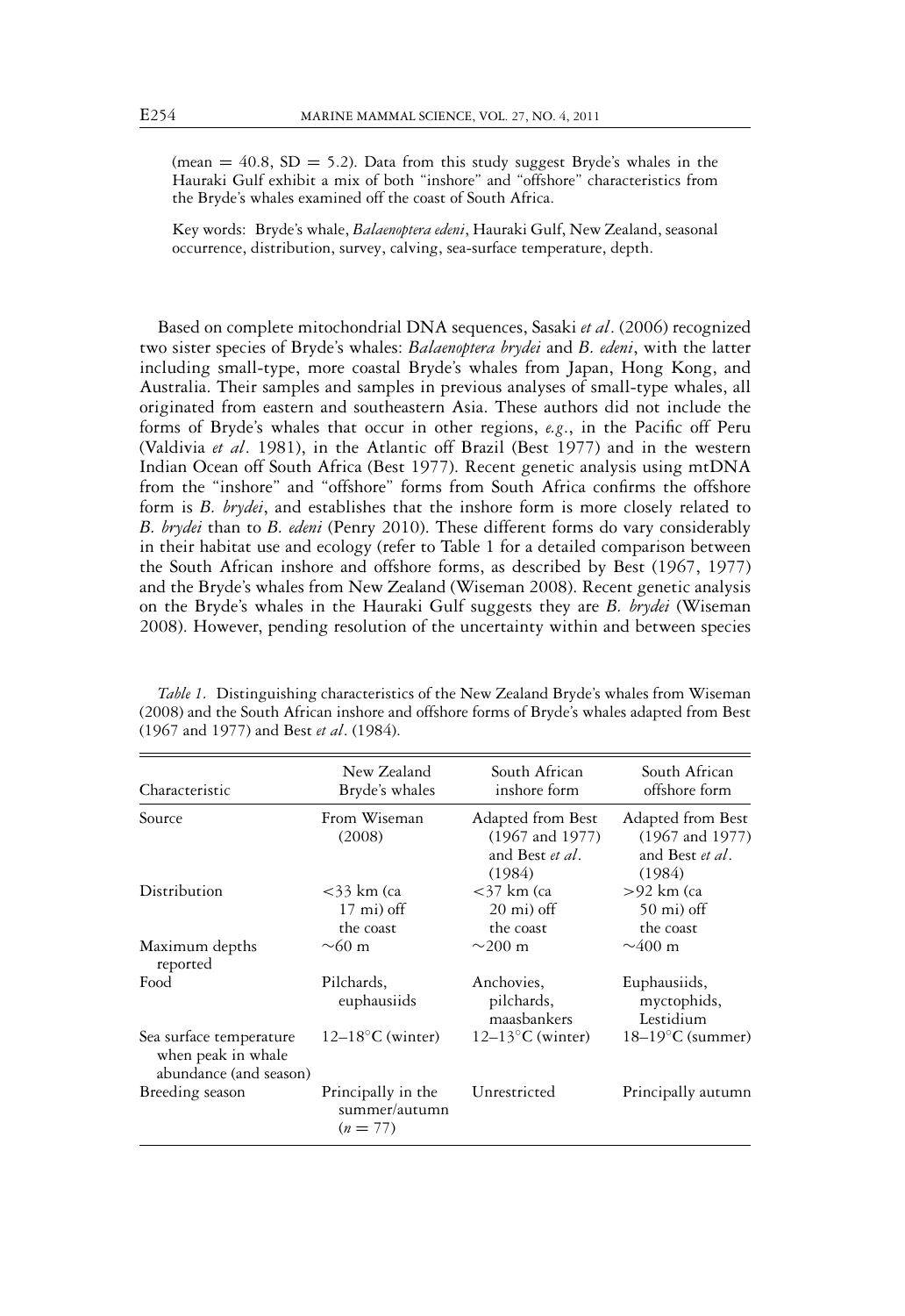of this genus, we follow the Society of Marine Mammal's committee on taxonomy, who state that *B. edeni* applies to all Bryde's whales.

Unlike most other large balaenopterids, Bryde's whales do not undertake longdistance migrations between low latitude breeding areas and higher latitude feeding areas (Kato 2002). This trait is shared with confamilial species such as blue whales (*B. musculus*) in the eastern tropical Pacific (Reilly and Thayer 1990) and fin whales (*B. physalus*) in the Sea of Cortez (Leatherwood *et al*. 1988). Instead, limited shifts in distribution toward and away from the equator in winter and summer respectively have been observed for the offshore form in South Africa (Best 1977) and Bryde's whales in the Peruvian Sea (Valdivia *et al*. 1981). While the absence of any strict breeding seasonality is evident in some populations, peaks in birth rate have been demonstrated in Northern Hemisphere waters during winter (IWC 1998) and during late summer in the Southern Hemisphere (Best 2001).

Bryde's whale distribution has previously been correlated with SST (Omura and Nemoto 1955), with the species exhibiting an apparent preference for waters above 14◦C (Tershy 1992). However, actual distribution is more likely to be related to prey abundance. In New Zealand waters, Bryde's whale movements likely reflect movements of pelagic fish schools (Gaskin 1977). Preliminary fecal analysis from Bryde's whales in the Hauraki Gulf identified both krill and fish as prey items, with fish being particularly important in the diet (Wiseman 2008).

The Hauraki Gulf (Fig. 1) is a large (∼65 km wide) relatively shallow (<60 m water depth) embayment located on the northeastern coast of the North Island



*Figure 1.* The Hauraki Gulf, northeastern coast of New Zealand. The area south of the dotted line represents the inner Hauraki Gulf and the extent of the area surveyed by *Dolphin Explorer*.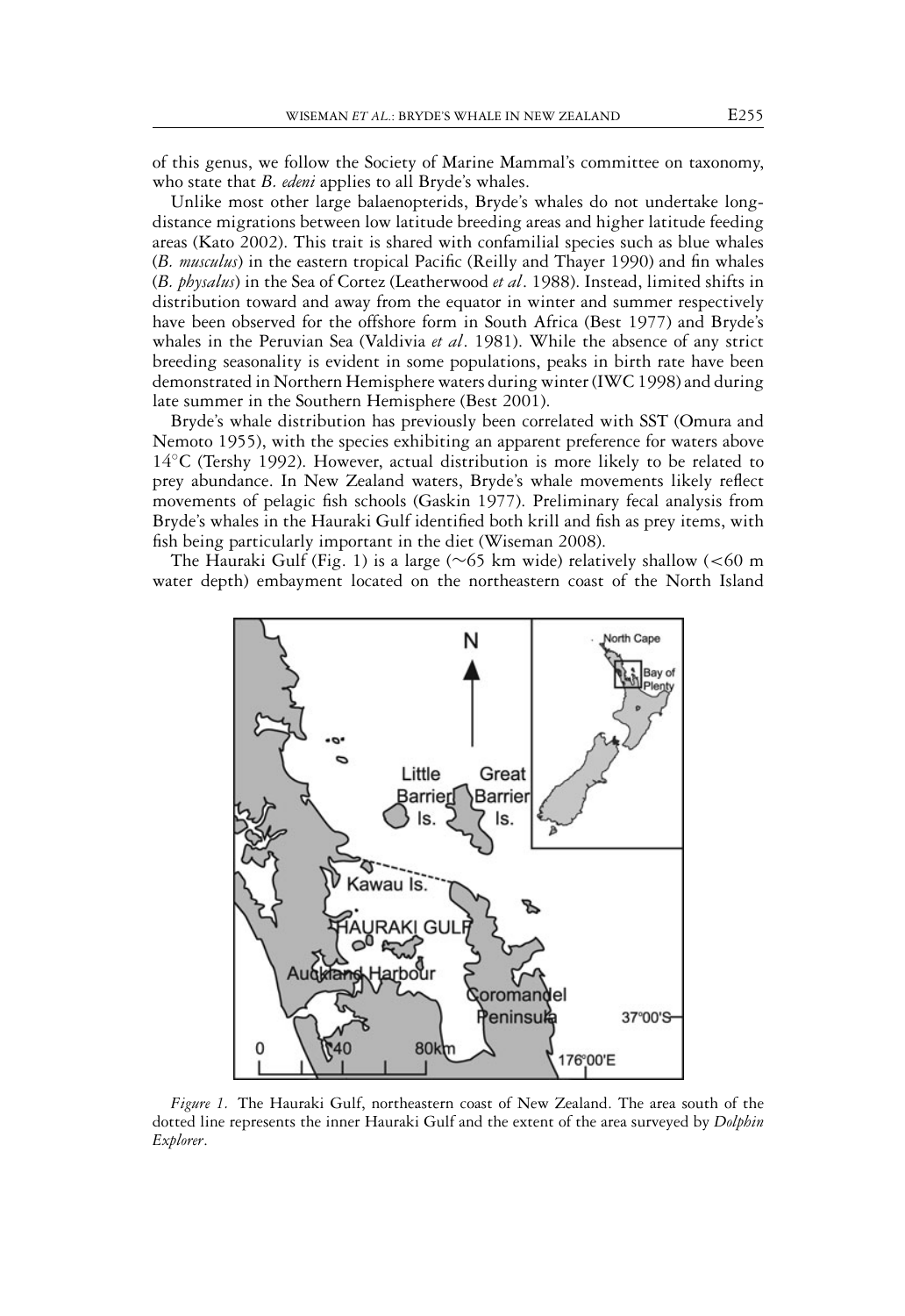(Manighetti and Carter 1999). This coastal sea can be divided into two areas based on the sheltered waters and influence of the East Auckland Current in the inner, compared with the Outer Hauraki Gulf. The Inner Hauraki Gulf includes the area south of Kawau Island, while outer gulf includes the waters around Little and Great Barrier Islands (Fig. 1). Adjacent to Auckland City (36◦51 S, 174◦46 E), the Hauraki Gulf experiences high levels of both private and commercial vessel activity (Stockin *et al*. 2008*a, b*). Gaskin (1968) was the first to note Bryde's whales year-round in this region, with his findings substantiated by two later short-term studies (O'Callaghan and Baker 2002, Thompson *et al*. 2002), in addition to more recent aerial survey data (Baker and Madon 2007, Behrens 2009). All latter studies document the presence of Bryde's whale cow–calf pairs, primarily distributed throughout the inner central waters of Hauraki Gulf (O'Callaghan and Baker 2002, Thompson *et al*. 2002, Baker and Madon 2007, Behrens 2009).

Here we assess the seasonal occurrence and distribution of Bryde's whale in the Hauraki Gulf in relation to environmental variables. To examine the potential use of these coastal waters as a nursery area, we also investigate the seasonal occurrence of cow–calf pairs. This information is critical since exposure to heavy vessel traffic can result in long-term disturbance, and impact on health, reproduction or longevity (Reeves *et al*. 2003). Globally, Bryde's whales are among the least studied baleen whales (Kato 2002) and are listed as *Data Deficient* by the IUCN (Reeves *et al*. 2009). The identified (Lloyd 2004, Suisted and Neale 2004, Stockin *et al*. 2008*b*, Wiseman 2008, Behrens 2009) and potential unknown threats to Bryde's whales, in conjunction with a potentially small population size of 159 (97–337 95% CI, Wiseman 2008) have resulted in the New Zealand threat classification *Nationally critical* (Hitchmough *et al.* 2007).

# METHODS AND MATERIALS

# *Data Collection*

Data were collected from a 19.9 m catamaran commercial whale watch vessel (*Dolphin Explorer*). Daily surveys were conducted between March 2003 and February 2006, with data collected during all months over the 3 years. Each survey lasting *ca*. 5 h followed a survey route primarily determined by the prevailing weather conditions. Due to the ability to detect multiple independent groups of cetaceans in the Hauraki Gulf during any single survey (Stockin *et al*. 2008*c*), the vessel was not constrained by having to return to the previous day's sightings of whales. Data were collected at speeds of *ca.* 14 kn and during Beaufort sea states of three or less.

During each survey, at least two trained observers continuously scanned to the horizon east to west with the naked eye and binoculars  $(8 \times 42$  magnification) in search of marine mammals. In addition to species cues (blow and body/dorsal contour), aggregations of associated species, including Australasian gannets (*Morus serrator*), common dolphins (*Delphinus* sp.), or both were used to locate Bryde's whales. These species are known to associate during feeding both in the Hauraki Gulf (Wiseman 2008, Stockin *et al*. 2009) and elsewhere (Breese and Tershy 1993, Neumann and Orams 2003).

Data were systematically recorded when the vessel was within 200 m of the whale(s). Date, time and duration of encounter, GPS location (from onboard GPS), water depth ( $\pm 0.1$  m), and SST ( $\pm 0.1$ °C) were recorded at the start of each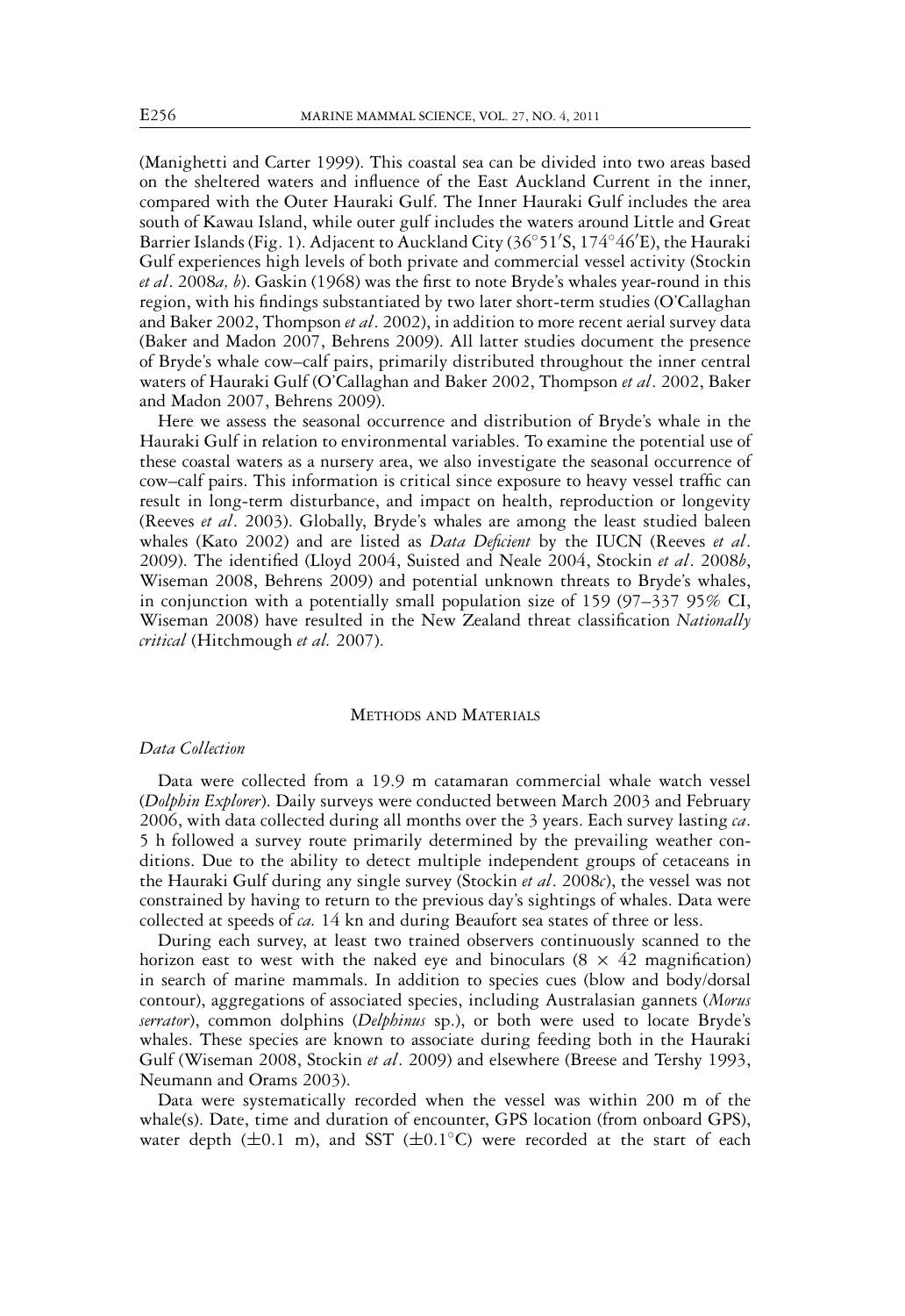independent encounter. To avoid the difficulty in determining the number of whales present within each encounter, we use only presence/absence data within the following analyses.

# *Data Analysis*

*Validation of species ID—*Species were confirmed through direct observation of three characteristic rostral ridges (Leatherwood and Reeves 1983). In the field, whales for which rostral ridges were not observed were considered "like Bryde's" whales if: (1) the position and shape of their dorsal fin was approximately two-thirds back along the body and notably falcate (Martin 1990), (2) during surfacing, the head and blow appeared before the dorsal fin (Martin 1990), and (3) an arching of the tail stock was observed prior to diving without tail flukes being shown (Reeves *et al*. 2002). All the "like Bryde's" whales that were biopsied in this region as part of a larger study were later confirmed *via* molecular analyses as Bryde's whales (Wiseman 2008). As such, all "like Brydes" in the present study were pooled with confirmed Bryde's whales for the purpose of analysis. To avoid pseudo-replication and correlation, only data from the first whale observation of each independent survey were used in analyses presented here.

*Seasonal occurrence—*Observations were categorized by austral season, defined as spring (September–November), summer (December–February), autumn (March– May), and winter (June–August). A monthly index of Bryde's whale occurrence (Trip Encounter Rate or TER), was calculated as the number of trips per month for which whales were observed, expressed as a proportion of the total number of trips undertaken that month. This index took into account the potential for negative correlation between the time spent viewing a whale and the time left available for other encounters and used only the data either from the first survey or whale encounter each day.

*Seasonal geographic distribution—*Routes were recorded using a GPS from July 2004 to February 2006 (when the GPS was available), to provide information on vessel tracks taken in order to locate Bryde's whales. These tracks were overlaid on a map of the study area divided into 100 equal sized grid squares (see Fig. 3), each approximately 7.2 × 7.2 km in size. Leaper *et al*. (1997) suggested that the search area should be divided equally in order to reduce bias, therefore, allowing broad scale temporal and geographical trends to be examined. With an average eye level height of 4 m (aboard *Dolphin Explorer)*, the distance to the horizon was 7 km; a distance that whales would be detected with binoculars should they be present. Tracks from the GPS were used to calculate the percentage of the total effort in each grid square surveyed, and data for the TER in each grid square and total numbers of observations of Bryde's whales within each grid square were also depicted.

*Occurrence of calf encounters—*A whale was judged to be a calf if it was equal to, or less than, half the size of an accompanying adult (Corkeron *et al*. 1994). The length of the adult was estimated using the 19.9 m observation vessel as calibration. In addition, calves were continually and very closely associated with an adult, with the majority of surfacings within 10 m, but up to approximately 100 m. The presence of calves was recorded during each survey, with a cow–calf pair only counted once during a single encounter.

*Statistical analysis—*All data were initially tested for normality and equal variance using Kolmogorov–Smirnov and Bartlett's and Levene's tests, respectively. A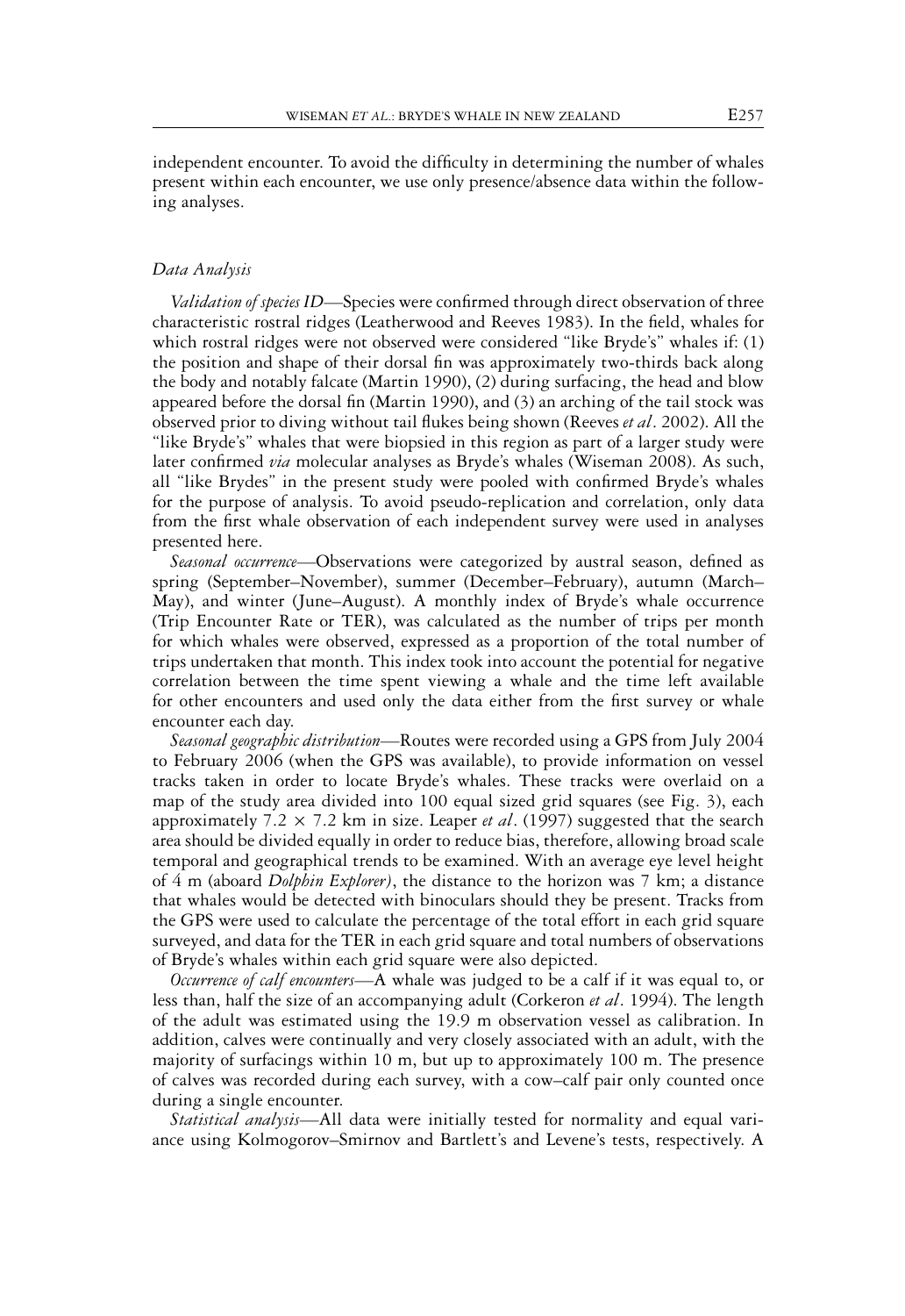two-way ANOVA was used to determine the effect of season and year on TER, and a Pearson's correlation coefficient was used to correlate median SST and TER. The nonparametric Kruskal–Wallis test was used to determine the effect of season on water depth and the numbers of calves observed each season and year. A two-tailed Kolmogorov–Smirnov test was used for the SST and depths of whales observed with and without calves. Where significant differences were detected, *post hoc* comparisons using Tukey HSD were performed to identify the source of variance. Statistical significance was set *a priori* at  $\alpha = 0.05$ .

### **RESULTS**

*Total number of trips—*From March 2003 to February 2006, 674 daily surveys were conducted, during which 760 observations of Bryde's whales occurred over 371 d (Table 2).

*Species identity—*Of the 760 whales observed, 316 of these were initially termed "like Bryde's." Only two further mysticete sightings occurred during the course of the study; a solitary humpback whale (*Megaptera novaeangliae*) and a single dwarf minke whale (*B. acutorostrata* subsp.).

*Seasonal occurrence and distribution—*Between March 2003 and February 2006, the mean TER ranged from 0.41 in summer to 0.76 in winter (Table 2, Fig. 2). TER differed significantly between seasons ( $F = 7.569$ , df = 3,  $P = 0.001$ ), although not between years ( $F = 0.366$ ,  $df = 2$ ,  $P = 0.366$ ). TER was significantly higher in winter than either spring or summer and was significantly lower in summer than autumn.

Between July 2004 and February 2006, data obtained from 187 trips revealed all grid squares were visited (Fig. 3a), with a concentration of tracks evident throughout the central and south western region. Bryde's whales were most frequently encountered in the central and south western inner Hauraki Gulf (Fig. 3b), which given the approximate width of the Hauraki Gulf (*ca*. 65 km), resulted in all encounters being within 33 km of the coastline. The locations of the first whale sighted each day showed that the whales were most concentrated in the central and south western grid squares (Fig. 3c), although TER remained low owing to the relatively high effort throughout this region (Fig. 3d).

*Environmental variables—*Over the entire study, the median SST ranged from 14.6<sup>o</sup>C ( $n = 153$ , range = 12.6–17.6, SD = 1.5) in winter to 19.4<sup>o</sup>C ( $n = 101$ , range  $= 14.2 - 21.6$ , SD  $= 1.7$ ) in summer (Fig. 2). A significant negative correlation was identified as TER  $(r = -0.754, df = 12, P = 0.005)$  increased as the median SST decreased (Fig. 4).

Bryde's whales were observed at a mean water depth of 42.3 m (*n* = 520, range 12.1–59.8, SD = 5.1) and exhibited no difference in depth by season  $(H = 1.378)$ ,  $df = 3, P = 0.711$ .

*Occurrence of cow–calf pairs—*Bryde's whale calves were observed throughout the year (Table 2). The presence of calves between 2003 and 2006 appeared lowest during spring and highest during autumn, with significantly higher observations of calves during autumn than either spring or winter  $(H = 12.198, df = 3, P = 0.007)$ . No difference in calf presence was detected between years ( $H = 3.533$ , df = 2, P = 0.171).

The likelihood of births in the austral summer/early autumn was suggested by two calves which were first observed in January and March. A total body length of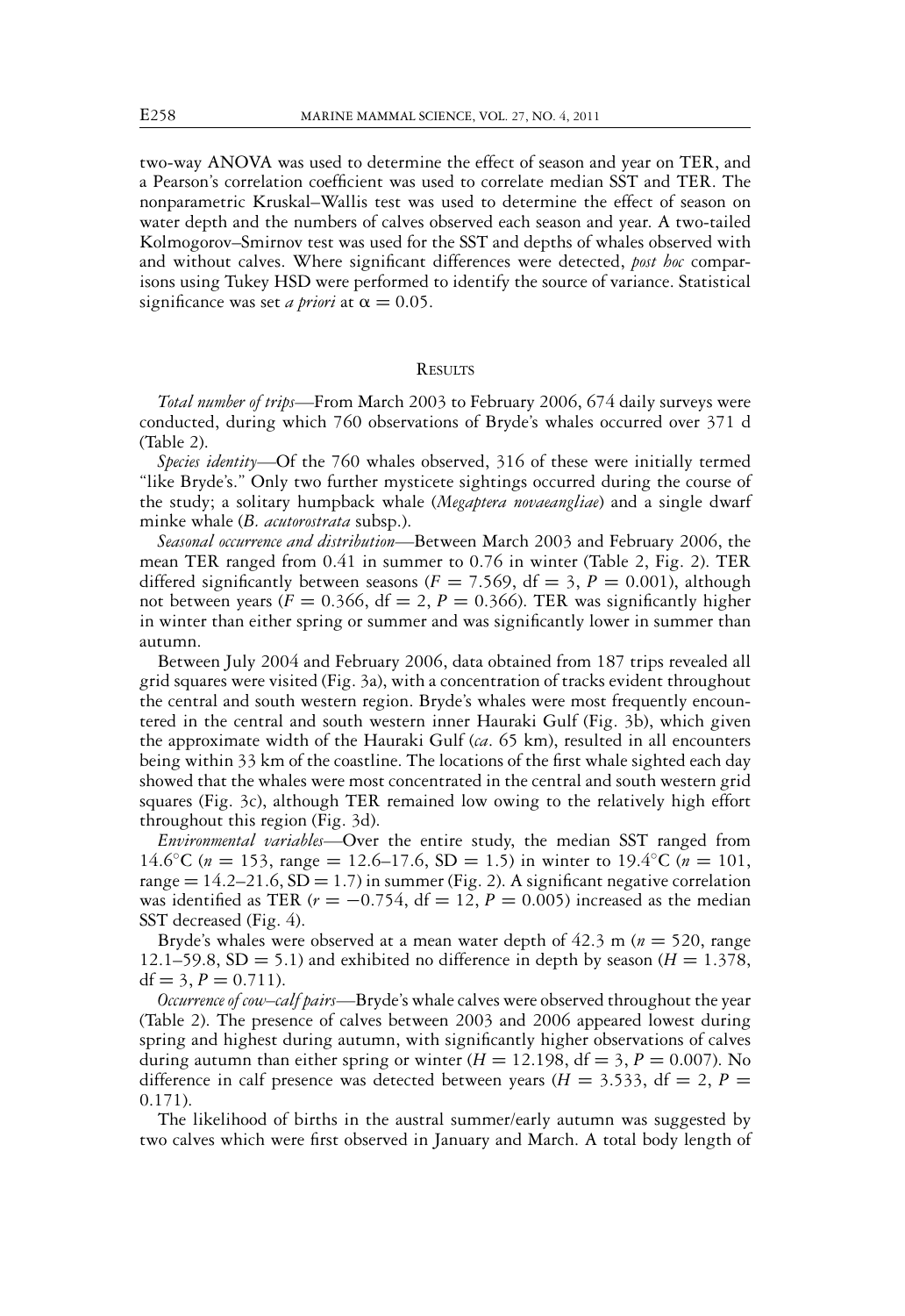|        |                                                                                                                                                                                                                                                                                                                                                                                                                                                                |           |                         |                |                 |               |                        | Total               |            |                   |
|--------|----------------------------------------------------------------------------------------------------------------------------------------------------------------------------------------------------------------------------------------------------------------------------------------------------------------------------------------------------------------------------------------------------------------------------------------------------------------|-----------|-------------------------|----------------|-----------------|---------------|------------------------|---------------------|------------|-------------------|
|        |                                                                                                                                                                                                                                                                                                                                                                                                                                                                |           | Daily surveys each year |                |                 | # daily       | # observations         | # daily surveys 1 + |            |                   |
| eason  |                                                                                                                                                                                                                                                                                                                                                                                                                                                                |           | 2004                    | 2005           | 2006            | surveys       | of $w$ a $ e$ s        | hales sighted       | TER        | # calves          |
| ummer  | $\begin{tabular}{l} & {\bf{Month}} \\ {\bf{December}} \\ {\bf{I.} } \\ {\bf{F.} } \\ {\bf{Martv}} \\ {\bf{Martv}} \\ {\bf{May}} \\ {\bf{May}} \\ {\bf{May}} \\ {\bf{May}} \\ {\bf{May}} \\ {\bf{May}} \\ {\bf{May}} \\ {\bf{May}} \\ {\bf{May}} \\ {\bf{May}} \\ {\bf{May}} \\ {\bf{May}} \\ {\bf{May}} \\ {\bf{May}} \\ {\bf{May}} \\ {\bf{May}} \\ {\bf{May}} \\ {\bf{May}} \\ {\bf{May}} \\ {\bf{May}} \\ {\bf{May}} \\ {\bf{May}} \\ {\bf{May}} \\ {\bf{M$ |           |                         |                |                 | 58            |                        |                     |            |                   |
|        |                                                                                                                                                                                                                                                                                                                                                                                                                                                                |           |                         |                | $\frac{21}{23}$ |               |                        |                     |            |                   |
|        |                                                                                                                                                                                                                                                                                                                                                                                                                                                                |           |                         |                |                 |               | 51                     |                     |            |                   |
| Autumn |                                                                                                                                                                                                                                                                                                                                                                                                                                                                |           |                         |                |                 | $\frac{6}{6}$ |                        |                     |            |                   |
|        |                                                                                                                                                                                                                                                                                                                                                                                                                                                                | 202020122 | おみにおけりけいけに28            | おみとおりはりひは      |                 |               |                        |                     |            |                   |
|        |                                                                                                                                                                                                                                                                                                                                                                                                                                                                |           |                         |                |                 |               |                        |                     |            |                   |
| Winter |                                                                                                                                                                                                                                                                                                                                                                                                                                                                |           |                         |                |                 |               |                        |                     |            |                   |
|        |                                                                                                                                                                                                                                                                                                                                                                                                                                                                |           |                         |                |                 |               |                        | $\frac{3}{4}$       |            | $\infty$ 4        |
|        |                                                                                                                                                                                                                                                                                                                                                                                                                                                                |           |                         |                |                 |               |                        |                     |            |                   |
| Spring |                                                                                                                                                                                                                                                                                                                                                                                                                                                                |           |                         |                |                 | ついろりはやり       | 2222222                | 35                  |            |                   |
|        |                                                                                                                                                                                                                                                                                                                                                                                                                                                                |           |                         | $\frac{6}{1}$  |                 |               | $rac{47}{47}$          | 29                  |            | $\omega - \omega$ |
|        |                                                                                                                                                                                                                                                                                                                                                                                                                                                                |           |                         | $\overline{1}$ |                 |               |                        | 22                  |            |                   |
|        | <b>Lotal</b>                                                                                                                                                                                                                                                                                                                                                                                                                                                   | 173       | 202                     | 230            | $\mathcal{S}$   | 674           | $\mathcal{S}^{\prime}$ | 371                 | mean(0.56) | 78                |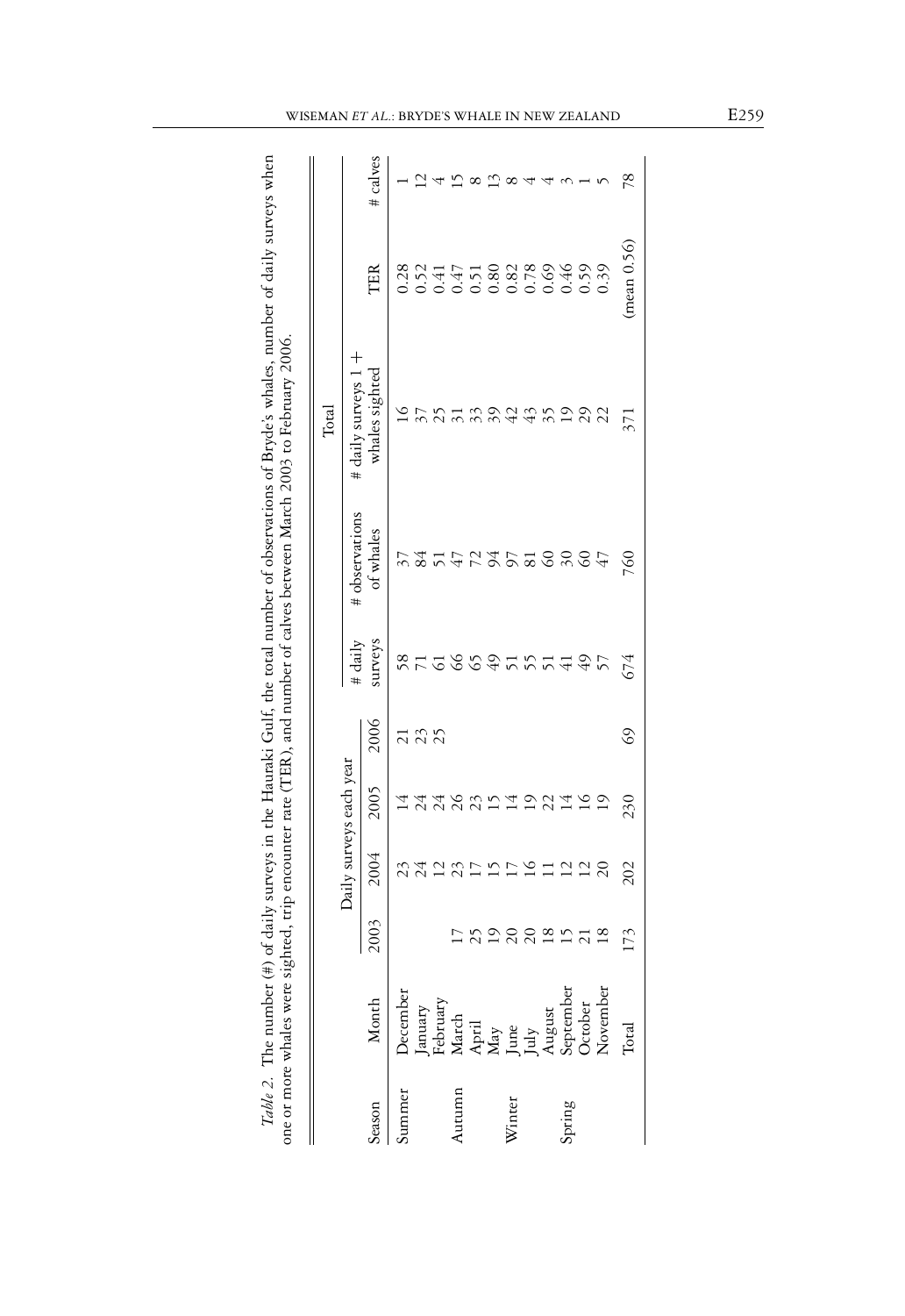

*Figure 2.* Monthly mean trip encounter rate (TER) with standard error (SE) and median sea-surface temperatures (SST in °C) with upper and lower interquartile ranges (IQR) across years, when Bryde's whales were observed in the Hauraki Gulf between March 2003 and February 2006. "TER" is an index of the number of whale encounters while taking into account the overall number of trips taken.

*ca.* 4 m was recorded for each of these individuals. Presumed cow–calf pairs were observed at a mean SST of 18.1 $°C$  (range = 12.2–23.5 $°C$ , SD = 2.8) and mean water depth of  $40.8$  m (range = 29.9–53.9 m, SD = 5.2). This is significantly warmer  $(mean = 17.3 °C; Z two-tailed = 1.468, df = 520, P = 0.027)$  and shallower (mean = 42.3 m; *Z* two-tailed = 1.407,  $df = 519$ ,  $P = 0.038$ ) than Bryde's whales without calves.

#### **DISCUSSION**

#### *Bias in Data Collected Aboard "Platforms of Opportunity" or Whale Watch Vessels*

The use of whale watch vessels can provide a cost-effective "platform of opportunity" to assess cetacean distribution and abundance (Evans and Hammond 2004), particularly when environmental data can be collected along with sightings and photo-ID data (Wall *et al*. 2006). Nonetheless, platforms of opportunity, including the vessel used in the present study, are not without limitations. For example, we acknowledge that *Dolphin Explorer's* route was a potential source of bias in the present study. However, search patterns were occasionally based on sightings of a number of species, not just Bryde's whales and therefore, the number of trips where prior information was used to search for Bryde's whales was very small. Furthermore, sightings of common dolphins in the Hauraki Gulf reported by Stockin *et al.* (2008*c*) revealed similar occurrence and distribution trends from data collected aboard *Dolphin Explorer* and an independent research platform using a random search methodology. Data presented here were spatially stratified using a particular size of grid square to minimize this search bias, as defined in Leaper *et al*. (1997). Finally, encounter rate was chosen as an index of abundance in relation to the route taken; thereby relative abundance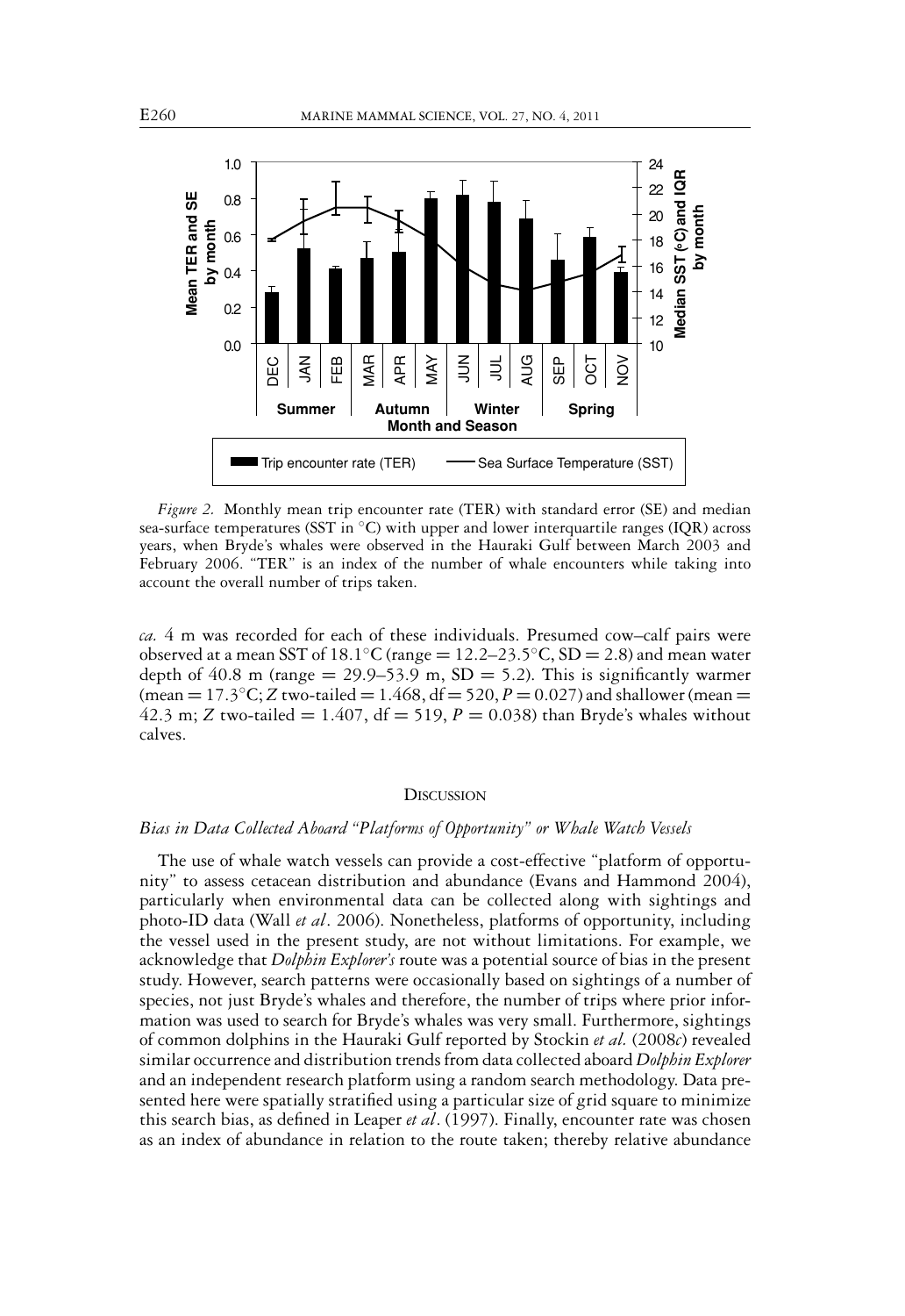

*Figure 3.* Maps depicting (a) percentage of the number of surveys per grid square; (b) location of the first observation of a Bryde's whale during each survey; (c) number of Bryde's whale observations per grid square, and (d) trip encounter rate (TER) for Bryde's whales in the Hauraki Gulf between July 2004 and February 2006. "TER" is an index of the number of whale encounters whilst taking into account the overall number of trips taken.

between grid squares would be comparable. As such, concerns surrounding bias in the search methodology used in the present study are minimized.

#### *Seasonal Occurrence and Geographic Distribution*

Bryde's whales were observed in all months, within the inner Hauraki Gulf. This concurs with earlier findings (O'Callaghan and Baker 2002, Thompson *et al*. 2002) and supports recent aerial survey data suggesting distribution is more concentrated within the inner central gulf waters compared with the outer gulf (Baker and Madon 2007, Behrens 2009). While the year-round occurrence of Bryde's whales within the present study is similar to that recorded off Kochi, southwest Japan (Kato *et al*. 1996), and for the inshore forms off Baja California (Tershy 1992) and the west coast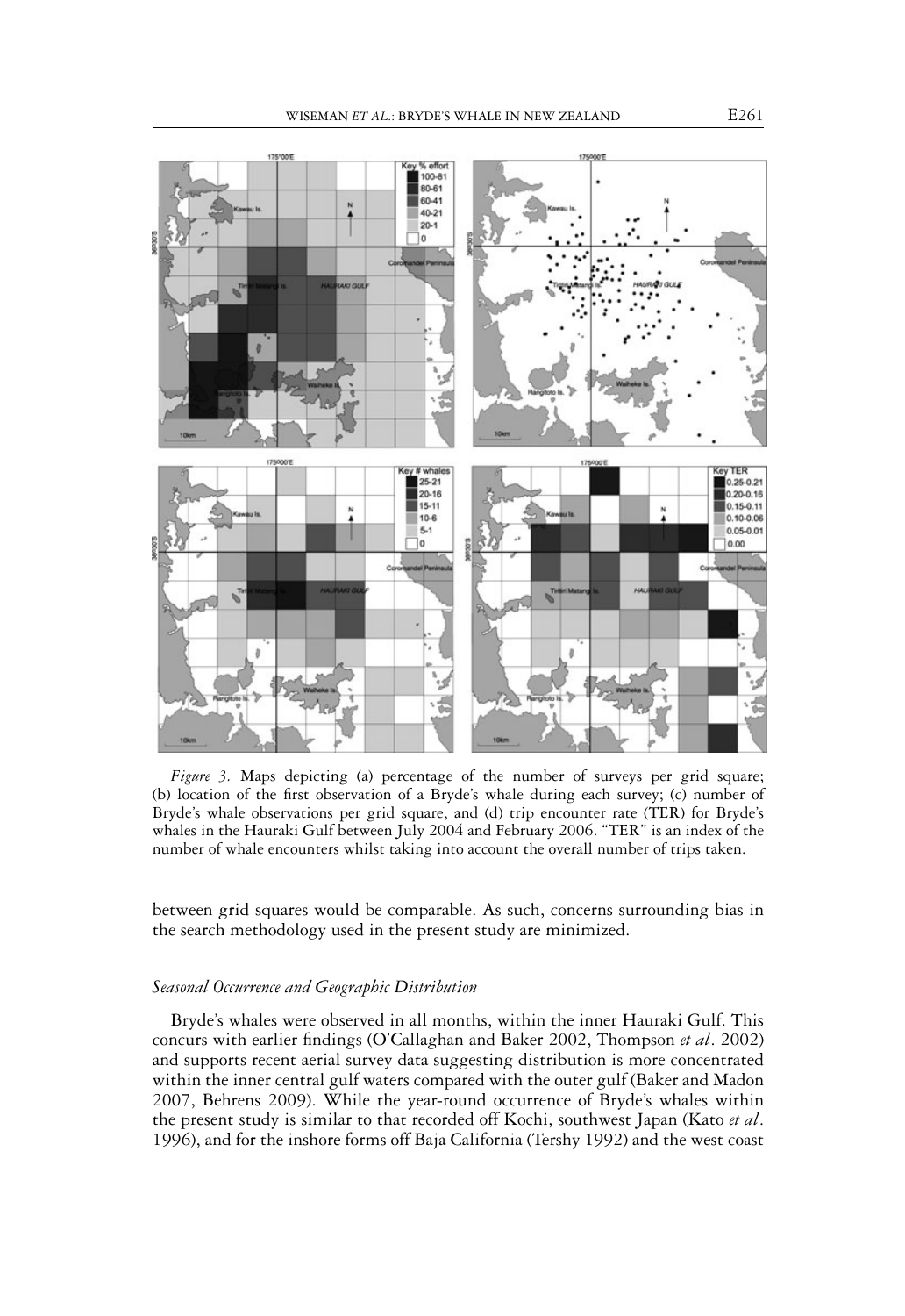

*Figure 4.* Correlation of trip encounter rate (TER) with standard error (SE) and median sea-surface temperature (SST in °C) when Bryde's whales were observed in the Hauraki Gulf between March 2003 and February 2006.

of South Africa (Best 1967), some differences are apparent. For example, TER of Bryde's whales in the Hauraki Gulf peaked during the austral winter. In contrast, Bryde's whale numbers peaked during the warmer months of the boreal spring off Kochi in southwest Japan (Kato *et al*. 1996), the boreal summer and autumn months for the inshore form off Baja California (Tershy 1992), and during the summer months for the South African offshore form (Best 2001). The exception was the inshore form of Bryde's whales which were more abundant during the austral winter months off South Africa (Best 2001).

The disparity between the seasonal occurrence data presented here and that reported in the literature may be a consequence of timing differences within the migration for these populations. Unlike other species of Balaenoptera, Bryde's whales are not known to undertake long-distance migrations (Kato 2002). However, limited north–south migrations have been observed for the South African offshore form (Best 1960), although this contrasts with inshore Bryde's whales in South Africa, which appear to lack any strong movement patterns (Best 1977). This has implications on the timing of breeding and feeding of these forms off South Africa (refer to Table 1 for a further description). Clapham (2000) suggested the South African inshore Bryde's whale stock may have freed itself from the constraints of migration by remaining in low latitudes and exploiting the year-round prey availability. Following this hypothesis, it may not be necessary for Bryde's whales in the Hauraki Gulf to migrate since certain identified individuals were observed feeding throughout the year (Wiseman 2008). Continuous feeding is possible due to the year round availability of fish (Kendrick and Francis 2002) and zooplankton (Jillett 1971) within these productive waters. The East Auckland Current is the primary reason for this high productivity (Booth and Sondergaard 1989, Chang *et al*. 2003), and explains the extensive marine biodiversity within this region (Kendrick and Francis 2002). Previously, authors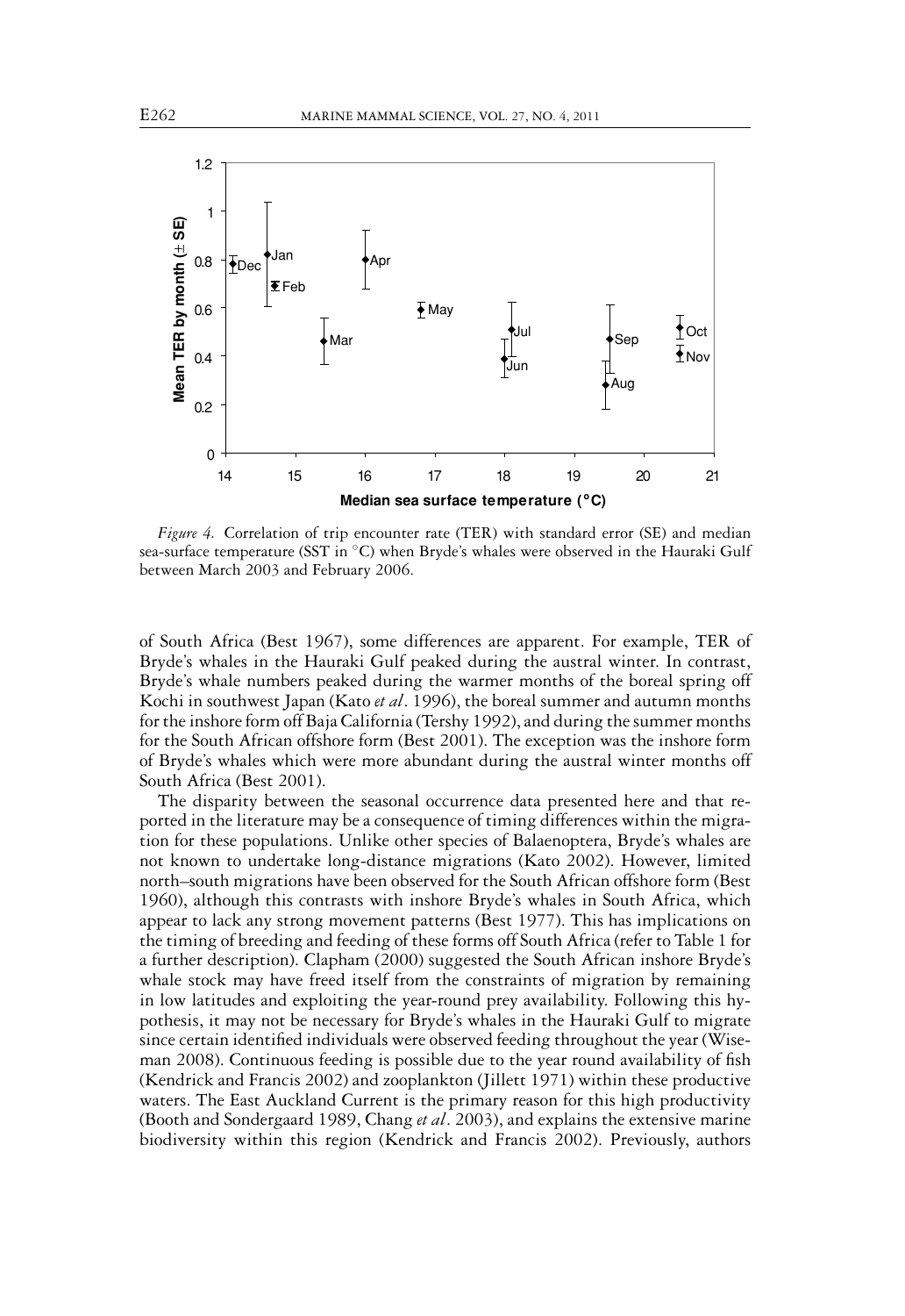have suggested that Bryde's whale abundance is strongly related to upwelling systems which result in higher rates of primary productivity, as demonstrated off Chile (Gallardo *et al*. 1983), eastern tropical Pacific (Ballance *et al*. 2006) and for the inshore form off South Africa (Best 1960). Within the Hauraki Gulf, the upwelling of cooler nutrient-rich water aid plankton production in the inner Gulf (Sharples and Greig 1998). These upwelling conditions provide an ideal environment for the fish that form a large part of the diet of Bryde's whales in the Hauraki Gulf (Wiseman 2008). Stockin *et al*. (2009) observed increased feeding by common dolphins during the winter months in the Hauraki Gulf and attributed this finding to the upwellings that were more frequent during this time. As such, this may also explain the higher occurrence of Bryde's whales during winter within this region.

## *Environmental Variables*

Bryde's whales in the Hauraki Gulf were observed in shallower (mean  $= 42.3$  m,  $SD = 5.1$ , range 12.1–59.8 m) waters than has previously been reported elsewhere for this species. Bryde's whales off the coast of Brazil were observed at depths of 15 m but the range extended to 122 m (Siciliano *et al*. 2004). In the Gulf of Mexico, Bryde's whales were observed in water depths between 199 and 302 m (Maze-Foley and Mullin 2006). Similarly, the South African inshore and offshore Bryde's whales were reported in waters of 200 and 400 m, respectively (Best *et al*. 1984).

Bryde's whales in the present study were also observed in cooler waters (mean =  $17.3$ ,  $SD = 2.6$ , range  $= 12-24.5 °C$ ) than typical for this species. Most authors report Bryde's whales in water exceeding 16◦C (Omura 1959, Privalikhin and Berzin 1978). In the North Pacific, 92% of the Bryde's whales observed were in waters exceeding 18<sup>°</sup>C (Ohsumi 1977). In comparison, the results presented here indicate that 50% of Bryde's whale sightings occurred in water of  $16°C$  or less. Only the inshore form has been observed in water temperatures similar to those reported here (*ca.* 14◦C) for those observed off Baja California (Tershy 1992) and from South African waters (Best 1967).

#### *Occurrence of Cow–Calf Pairs*

Baker and Madon (2007) reported a late winter to early spring calving season in New Zealand waters, observing calves with estimated lengths between 4 and 6 m in the Hauraki Gulf. The present study observed calves in the Hauraki Gulf throughout the year, peaking during the austral summer/autumn. This is consistent with Best  $(1977)$  for the offshore form in South Africa. Two newborn calves  $(4-4.5 \text{ m})$  were observed late summer/early autumn which concurs with Best (1977) and Kato (2002) who suggest total body length at birth is approximately 4 m. This evidence suggests that parturition may occur within these waters, if not within close proximity to the study site.

In the present study, cow–calf pairs were observed in significantly warmer and shallower waters compared with whales without calves. Similarly, Behrens (2009) also observed cow–calf pairs in shallower waters than other whales. Such oceanographic features are considered favorable for humpback cow–calves (Corkeron and Connor 1999). Similarly, calm waters and shallow sloping aspects have also been described as favorable environmental conditions for southern right (*Eubalaena australis*) cow–calf pairs off South Africa (Elwen and Best 2004). Such environmental conditions appear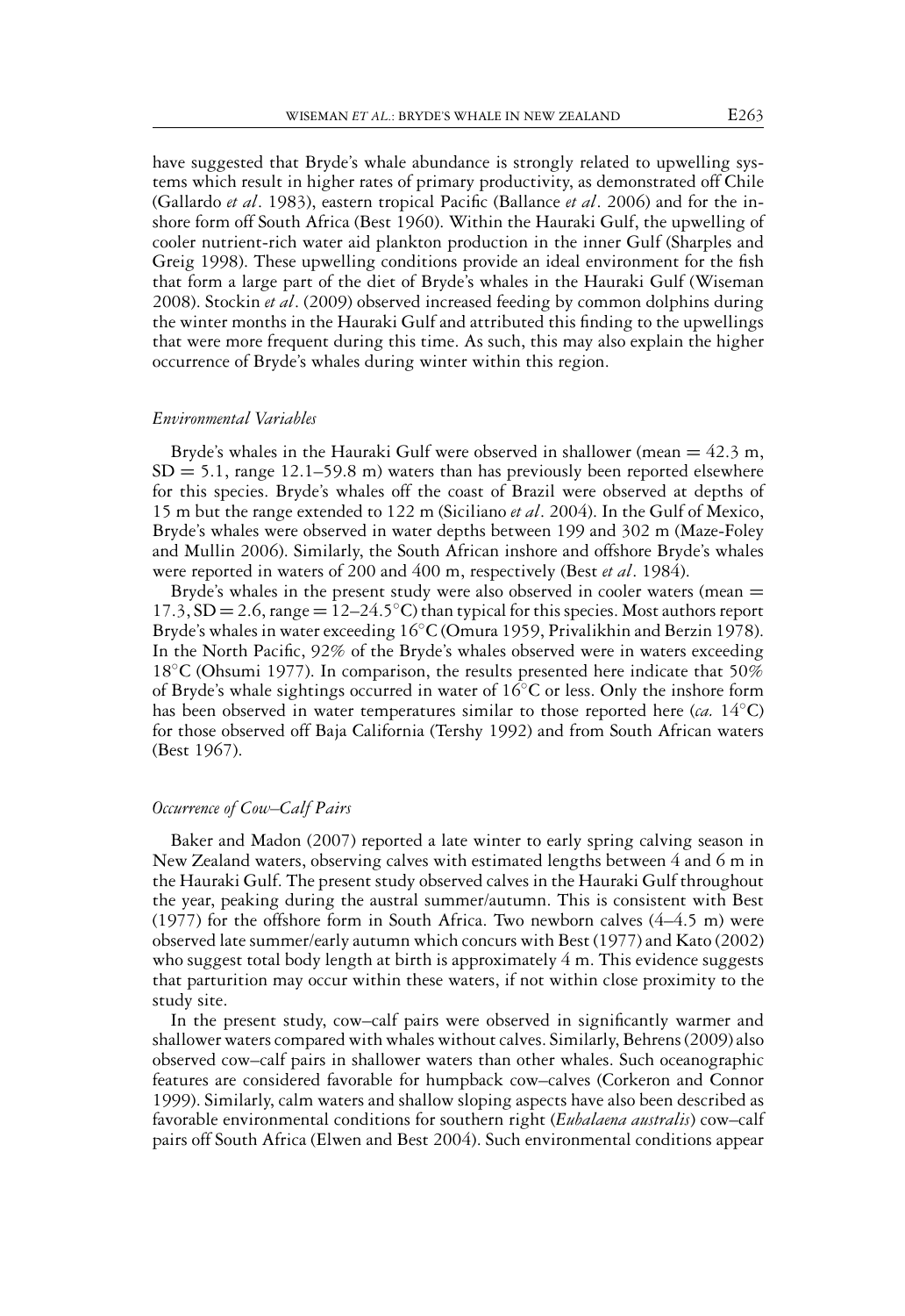conducive to reduced energy consumption and a lower risk of injury (Elwen and Best 2004). However, unlike humpback whales, Bryde's whale cows are assumed to be feeding in this region.

In conclusion, the year-round occurrence of Bryde's whales throughout the Hauraki Gulf is likely a consequence of a combination of factors including favorable inshore conditions that support sheltered, yet productive waters. The distance from the coast, depths, SST range and breeding season of the Bryde's whales reported in the present study spans that of both the inshore and offshore South African forms, further confirming the variation evident within the species. Appreciations of such differences are critical when managing different forms and populations. Within New Zealand the presence of Bryde's whales, particularly within Hauraki Gulf waters, results in this species being locally vulnerable to a range of human impacts including tourism (Suisted and Neale 2004), ship strike (Stockin *et al*. 2008*b*, Wiseman 2008, Behrens 2009) and entanglement in fishing gear (Lloyd 2004). For these reasons, the occurrence and inshore distribution of Bryde's whales within busy Auckland waters has important conservation implications for this species.

#### **ACKNOWLEDGMENTS**

We thank the crew of *Dolphin Explorer* for their logistical assistance with data collection and the directors of *Dolphin Explorer*, Mark Drascovich andWill Goodfellow, for their kind financial assistance. This project was initiated with the support of the late Stephen Stembridge and dedicated to the late Keith Algie, whose passion for whales was infectious. The University of Auckland,Whale and Dolphin Adoption Project, Royal Society of New Zealand, New Zealand Marine Sciences Society and the Cetacean Society International provided financial assistance. Additional thanks extend to Allen Rodrigo, Kirsty Russell, and Carlos Olavarría for their comments on previous drafts of the manuscript. This research was conducted under animal ethics permits AEC/02/2002/R9 and AEC/02/2005/R334 and marine mammal interaction permit PER/02/03/00.

#### LITERATURE CITED

- Baker, A. N., and B. Madon. 2007. Bryde's whales (*Balaenoptera* cf. *brydei* Olsen 1913) in the Hauraki Gulf and northeastern New Zealand waters. Department for Conservation, Science for Conservation Series 272.
- Ballance, L. T., R. L. Pitman and P. C. Fiedler. 2006. Oceanographic influences on seabirds and cetaceans of the eastern tropical Pacific: A review. Progress in Oceanography 69:360– 390.
- Behrens, S. 2009. Bryde's Whales (*Balaenoptera brydei*) in the Hauraki Gulf and the effects of vessel traffic. M.Sc. thesis, University of Auckland. Auckland, New Zealand. 104 p.
- Best, P. B. 1960. Further information on Bryde's whale (*Balaenoptera edeni* Anderson) from Saldanha Bay, South Africa. Norsk Hvalfangst Tidende 49:201–215.
- Best, P. B. 1967. Distribution and feeding habits of baleen whales off Cape Province. Investigational Report Division Sea Fisheries of South Africa 57:1–44.
- Best, P. B. 1977. Two allopatric forms of Bryde's whales off South Africa. Report of the International Whaling Commission (Special Issue 1):1–9.
- Best, P. B. 2001. Distribution and population separation of Bryde's whale *Balaenoptera edeni* off southern Africa. Marine Ecology Progress Series 220:277–289.
- Best, P. B., Butterworth, D. S., and Rickett L. H. 1984. An assessment cruise for the South African inshore stock of Bryde's whales *Balaenoptera edeni*. Report of the International Whaling Commission 34:403–423.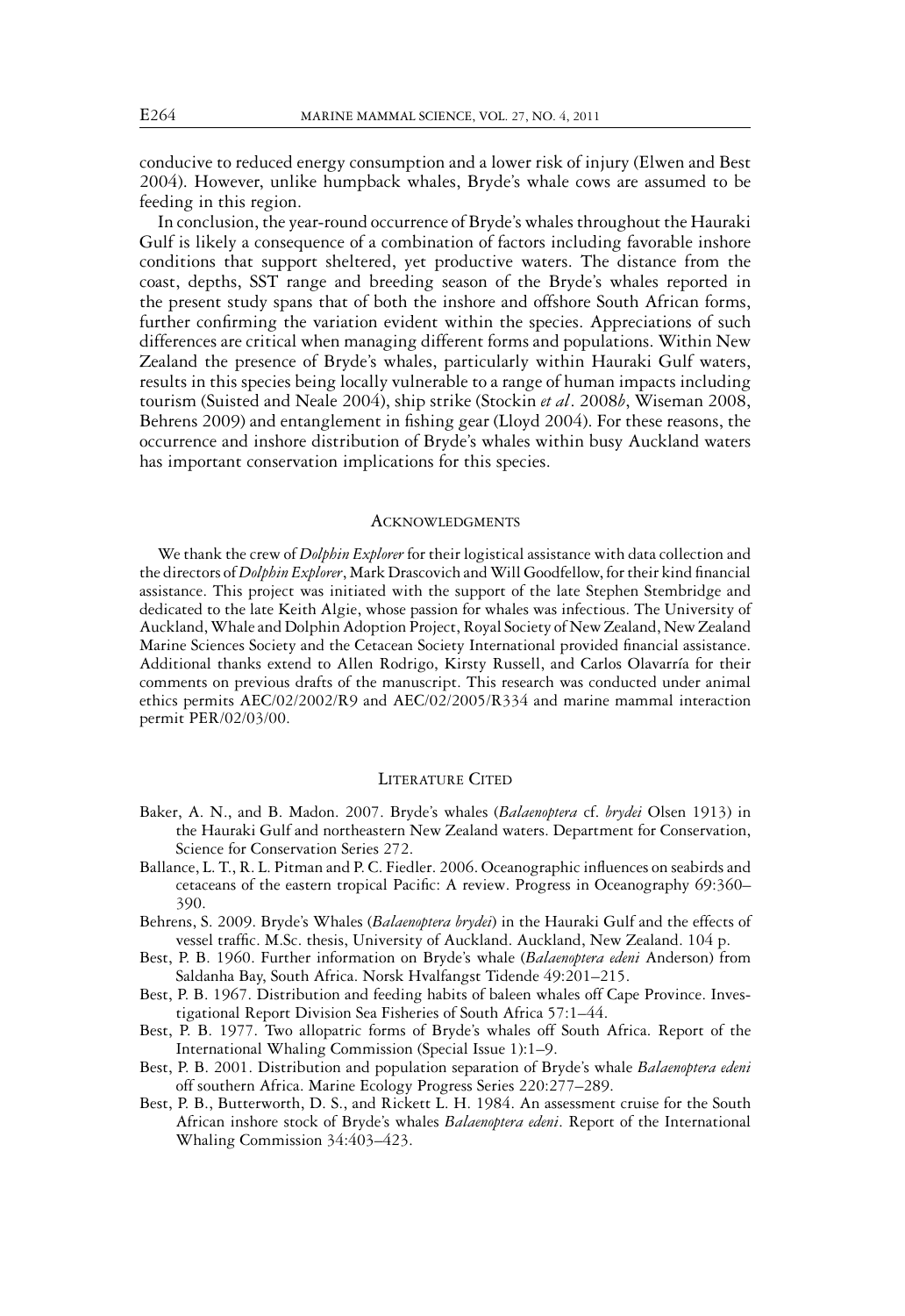- Booth, W. E., and M. Sondergaard. 1989. Picophytoplankton in the Hauraki Gulf, New Zealand. New Zealand Journal of Marine and Freshwater Research 23:69– 78.
- Breese, D., and B. R. Tershy. 1993. Relative abundance of Cetacea in the Canal de Ballenas, Gulf of California. Marine Mammal Science 9:319–324.
- Chang, F. H., J. R. Zeldis, M. Gall and J. Hall. 2003. Seasonal and spatial variation of phytoplankton assemblages, biomass and cell size from spring to summer across the north-eastern New Zealand continental shelf. Journal of Plankton Research 25:737– 758.
- Clapham, P. 2000. The humpback whale. Seasonal feeding and breeding in a baleen whale. Pages 173–196 *in* J. Mann, R. C. Connor, P. L. Tyack and H. Whitehead, eds. Cetacean societies. Field studies of dolphins and whales. University of Chicago Press, Chicago, IL.
- Corkeron, P. J., and R. C. Connor. 1999. Why do baleen whales migrate? Marine Mammal Science 15:1228–1245.
- Corkeron, P. J., M. Brown, R.W. Slade and M. M. Bryden. 1994. Humpback whales, *Megaptera novaeangliae* (Cetacea: Balaenopteridae), in Hervey Bay, Queensland. Wildlife Research 21:293–305.
- Elwen, S. H., and P. B. Best. 2004. Female southern right whales *Eubalaena australis*: Are there reproductive benefits associated with their coastal distribution off South Africa? Marine Ecology Progress Series 269:289–295.
- Evans, P. G. H., and P. S. Hammond. 2004. Monitoring cetaceans in European waters. Mammal Review 34:131–156.
- Gallardo, V. A., D. Arcos, M. Salamanca and L. A. Pastene. 1983. On the occurrence of Bryde's whales (*Balaenoptera edeni* Anderson 1878) in an upwelling area off central Chile. Report of the International Whaling Commission 33:481–488.
- Gaskin, D. E. 1968. The New Zealand Cetacea. Fisheries Research Bulletin 1:1–89.
- Gaskin, D. E. 1977. Sei and Bryde's whales in waters around New Zealand. Report of the International Whaling Commission (Special Issue 1):50–52.
- Hitchmough, R. L. Bull and P. Cromarty, comp. 2007. New Zealand threat classification system lists 2005. New Zealand Department of Conservation, Wellington, New Zealand. 194 pp.
- IWC. 1998. Annex R Report of the Ad hoc working group on preparation for the specification of implementation simulation trials for Western North Pacific Bryde's whales. Report of the International Whaling Commission 48:290–291.
- Jillett, J. B. 1971. Zooplankton and hydrology of the Hauraki Gulf, New Zealand. Bascands Ltd., Wellington, New Zealand. 103 pp.
- Kato, H. 2002. Bryde's whales. Pages 171–177 *in* W. F. Perrin, B. Wursig and J. G. M. Thewissen, eds. Encyclopedia of marine mammals. Academic Press, San Diego, CA.
- Kato, H., E. Shinohara, T. Kishiro and S. Noji. 1996. Distribution of Bryde's whales off Kochi, southwest Japan, from the 1994/95 sighting survey. Report of the International Whaling Commission 46:429–436.
- Kendrick, T. H., and M. P. Francis. 2002. Fish assemblages in the Hauraki Gulf, New Zealand. New Zealand Journal of Marine and Freshwater Research 36:699–717.
- Leaper, R., R. Fairbairns, J. Gordon, A. Hiby, P. Lovell and V. Paspastavrou. 1997. Analysis of data collected from a whale watching operation to assess relative abundance and distribution of the minke whale (*Balaenoptera acutorostrata*) around the Isle of Mull, Scotland. Report of the International Whaling Commission 47:505–511.
- Leatherwood, S., and R. R. Reeves. 1983. The Sierra Club handbook of whales and dolphins. Sierra Book Club, San Francisco, CA.
- Leatherwood, S., R. R. Reeves, W. F. Perrin and W. Evans. 1988. Bryde's whale. Pages 34–38 *in* Whales, dolphins and porpoises of the eastern North Pacific and adjacent Arctic waters. Dover Publications, New York, NY.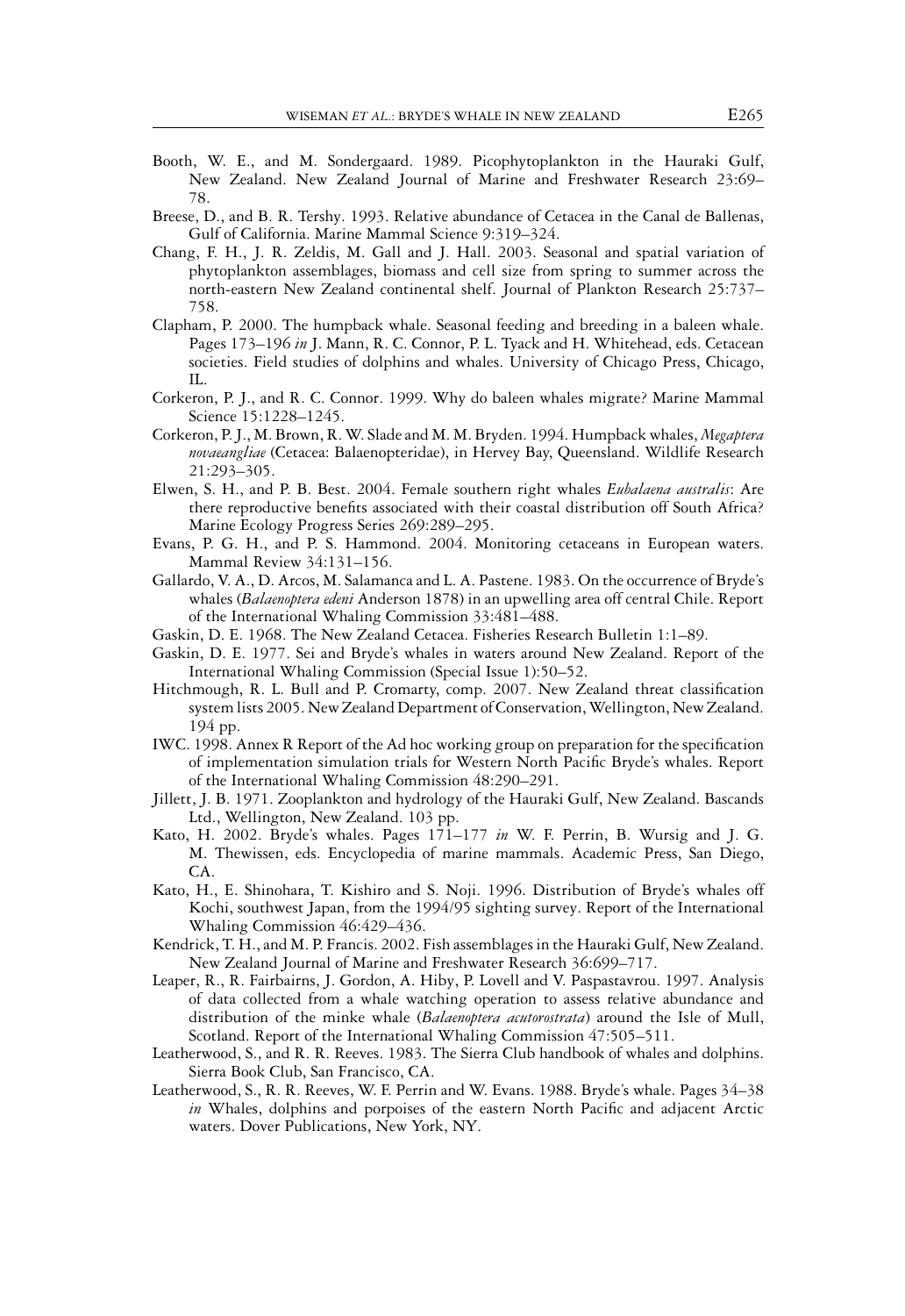- Lloyd, B. D. 2004. Potential effects of mussel farming on New Zealand's marine mammals and seabirds: A discussion paper. New Zealand Department of Conservation, Wellington, New Zealand. 35 pp.
- Manighetti, B., and L. Carter. 1999. Across-shelf sediment dispersal, Hauraki Gulf, New Zealand. Marine Geology 160:271–300.
- Martin, A. R. 1990. Whales and dolphins. Salamander Books, New York, NY.
- Maze-Foley, K., and K. D. Mullin. 2006. Cetaceans of the oceanic northern Gulf of Mexico: Distributions, group sizes and interspecific associations. Journal of Cetacean Research and Management 8:203–213.
- Neumann, D. R., and M. B. Orams. 2003. Feeding behaviours of short-beaked common dolphins, *Delphinus delphis*, in New Zealand. Aquatic Mammals 29:137–149.
- O'Callaghan, T. M., and C. S. Baker. 2002. Summer cetacean community, with particular reference to Bryde's whales, in the Hauraki Gulf, New Zealand. New Zealand Department of Conservation Science Internal Series. Wellington, New Zealand.
- Ohsumi, S. 1977. Bryde's whales in the pelagic whaling ground of the North Pacific. Report of the International Whaling Commission (Special Issue 1):140–150.
- Omura, H. 1959. Bryde's whale from the coast of Japan. Scientific Reports of the Whales Research Institute, Tokyo 14:1–33.
- Omura, H., and T. Nemoto. 1955. Sei whales in the adjacent waters of Japan; III relation between movement and water temperature of the sea. Scientific Reports of the Whales Research Institute, Tokyo 10:79–87.
- Penry, G. S. 2010. The biology of South African Bryde's whales. Ph.D. thesis, University of St. Andrews, St. Andrews, Scotland. 173 pp.
- Privalikhin, V. I., and A. A. Berzin. 1978. Abundance and distribution of Bryde's whale (*Balaenoptera edeni*) in the Pacific Ocean. Report of the International Whaling Commission 28:301–302.
- Reeves, R., B. S. Stewart, P. Clapham and J. A. Powell. 2002. Bryde's whale. Guide to marine mammals of the world. National Audubon Society, New York, NY.
- Reeves, R. R., B. D. Smith, E. A. Crespo and G. Notarbartolo-di-Sciara. 2003. Dolphins, whales and porpoises: 2000–2010 conservation action plan for the world's cetaceans. IUCN, Gland, Switzerland.
- Reeves, R. R., S. M. Dawson, T. A. Jefferson, *et al.* 2009. *Balaenoptera brydei*. IUCN Red List of Threatened Species. Version 2009.1. Available at http://www.iucnredlist.org (accessed 18 August 2009).
- Reilly, S. B., and V. G. Thayer. 1990. Blue whale (*Balaenoptera musculus*) distribution in the eastern tropical Pacific. Marine Mammal Science 6:265–277.
- Sasaki, T., M. Nikaido, S. Wada, T. K. Yamada, Y. Cao, M. Hasegawa and N. Okada. 2006. *Balaenoptera omurai* is a newly discovered baleen whale that represents an ancient evolutionary lineage. Molecular Phylogenetics and Evolution 41:40–52.
- Sharples, J., and M. J. Greig. 1998. Tidal currents, mean flows, and upwelling on the northeast shelf of New Zealand. New Zealand Journal of Marine and Freshwater Research 32:215–231.
- Siciliano, S., M. C. Oliveira Santos, A. F. C. Vicente, *et al.* 2004. Strandings and feeding records of Bryde's whales (*Balaenoptera edeni*) in south-eastern Brazil. Journal of the Marine Biological Association of the UK 84:857–859.
- Stockin, K. A., D. Lusseau, V. Binedell, N. Wiseman and M. B. Orams. 2008*a*. Tourism affects the behavioural budget of the common dolphin (*Delphinus* sp.) in the Hauraki Gulf, New Zealand. Marine Ecology Progress Series 355:287–295.
- Stockin, K. A., N. Wiseman, A. Hartman, N. Moffat and W. D. Roe. 2008*b*. Use of radiography to determine age class and post-mortem diagnostics of a Bryde's whale (*Balaenoptera brydei*). New Zealand Journal of Marine and Freshwater Research 42:307–313.
- Stockin, K. A., G. J. Pierce, V. Binedell, N. Wiseman and M. B. Orams. 2008*c*. Factors affecting the occurrence and demographics of common dolphins (*Delphinus* sp.) in the Hauraki Gulf, New Zealand. Aquatic Mammals 34:200–211.